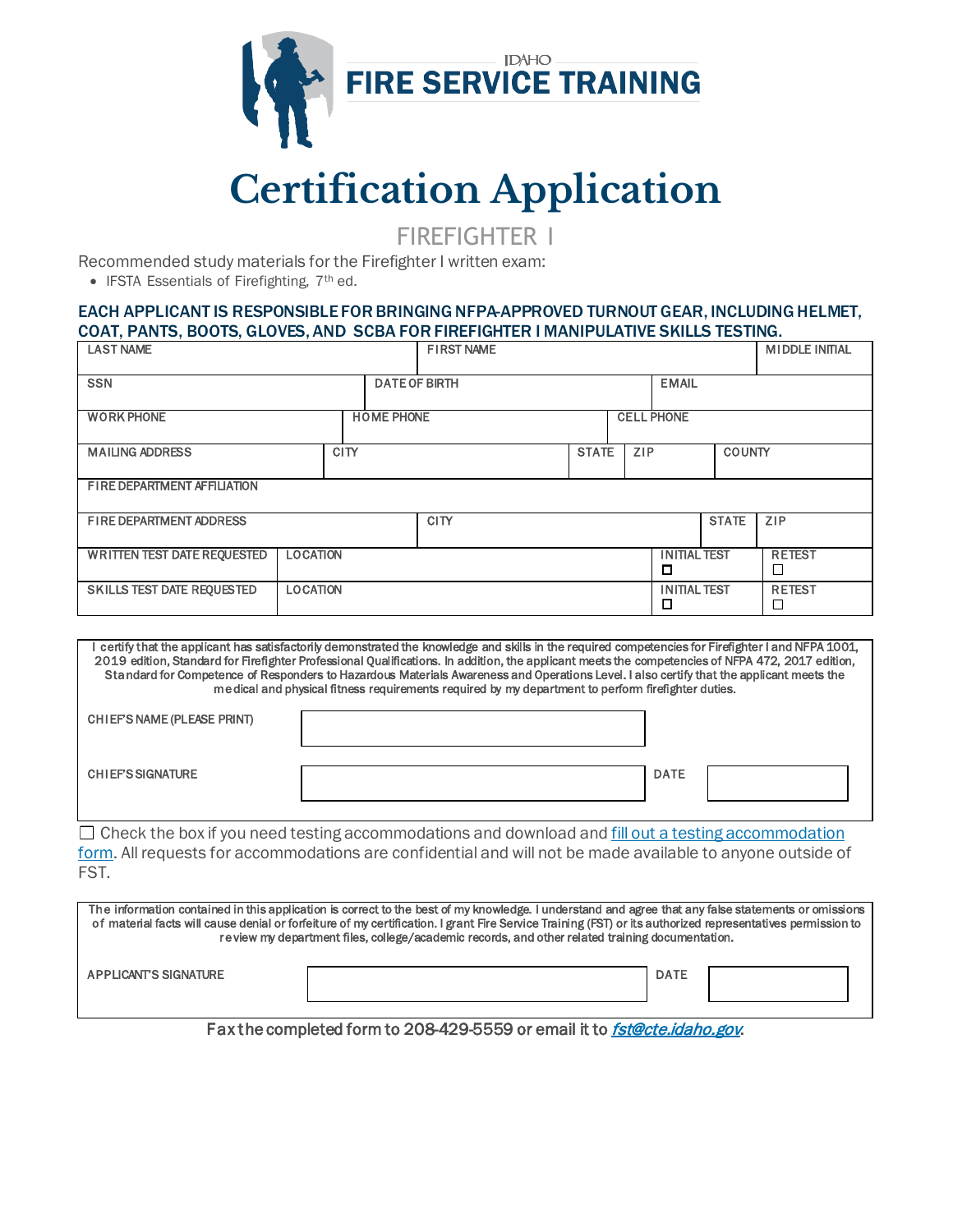

## NFPA 1001, 2019 edition: Chapter 6

| <b>LICANT'S NAME</b> | <b>SSN</b> |
|----------------------|------------|
|                      |            |

Objective 4.3

The applicant must have completed the emergency medical care performance capabilities listed below to meet the objectives of NFPA 1001, 2019 edition. These requirements must be developed and validated at the local level.

Documentation of the requirements contained below is subject to verification by Fire Service Training.

The applicant identified above has met minimum emergency medical care requirements, including CPR, Infection Control, Bleeding Control, and Shock Management.

| Affirmation<br>I have reviewed the applicant's file and certify that the applicant identified above has met the medical requirements. Local department records can<br>document all information listed above. |  |             |  |  |
|--------------------------------------------------------------------------------------------------------------------------------------------------------------------------------------------------------------|--|-------------|--|--|
| <b>FIRE DEPARTMENT</b>                                                                                                                                                                                       |  |             |  |  |
| CHIEFS NAME (PLEASE PRINT)                                                                                                                                                                                   |  |             |  |  |
| <b>CHIEFS SIGNATURE</b>                                                                                                                                                                                      |  | <b>DATE</b> |  |  |
| <b>APPLICANT'S SIGNATURE</b>                                                                                                                                                                                 |  | <b>DATE</b> |  |  |
|                                                                                                                                                                                                              |  |             |  |  |
| Release of information                                                                                                                                                                                       |  |             |  |  |
| I authorize release of certification exam results to:                                                                                                                                                        |  |             |  |  |

APPLICANT'S SIGNATURE DATE DATE DATE AND A SERIES OF DATE DATE DATE OF DATE DATE OF DATE OF DATE OF DATE OF DATE OF DATE OF DATE OF DATE OF DATE OF DATE OF DATE OF DATE OF DATE OF DATE OF DATE OF DATE OF DATE OF DATE OF DA